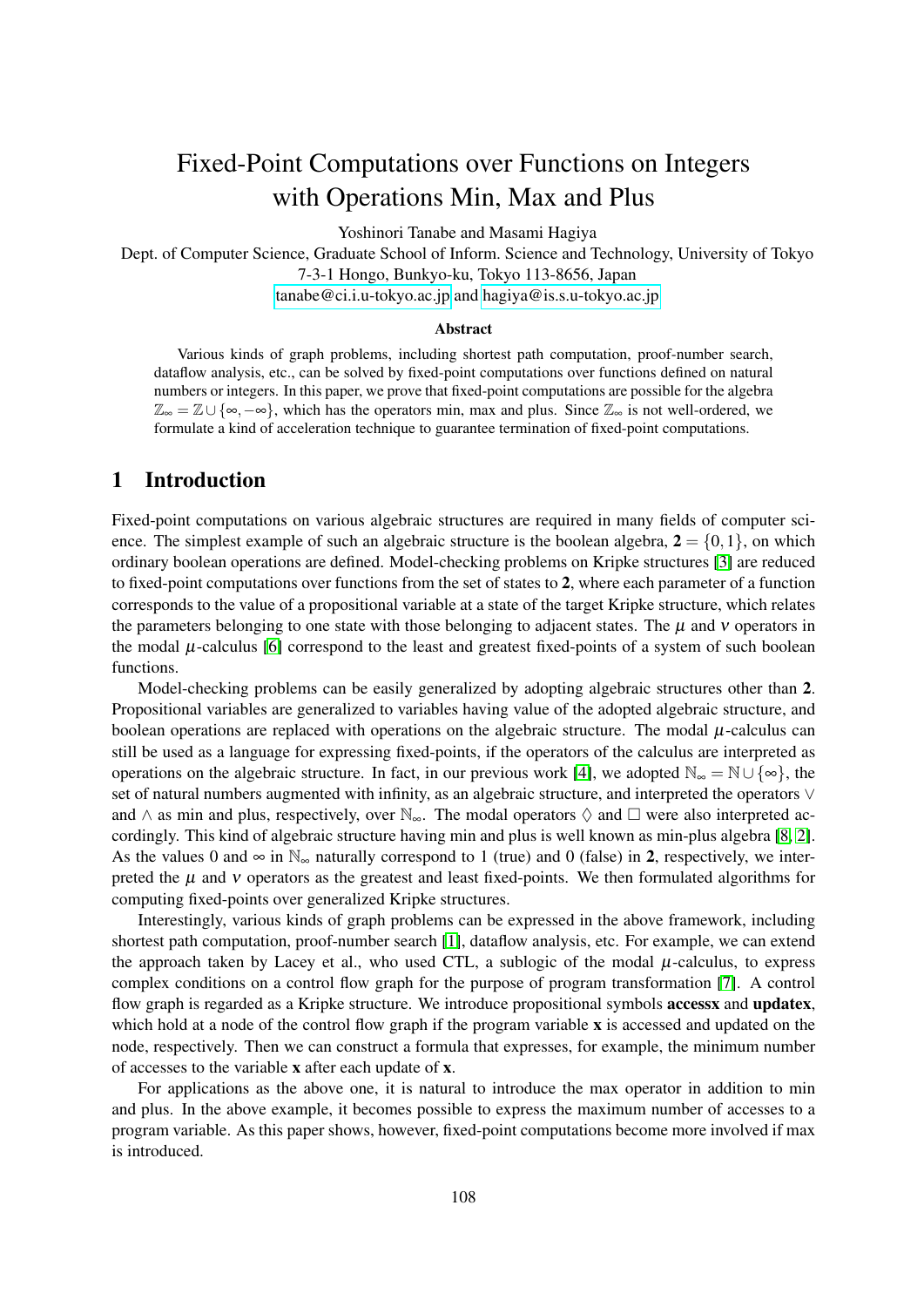Even in our previous work, fixed-point computations were not trivial. Since  $\mathbb{N}_{\infty}$  is well-ordered, the greatest fixed-point can be calculated in a natural way — starting from  $\infty$  and repeat calculating the next value to obtain a decreasing chain of values. However, this simple strategy cannot be applied to compute the least fixed-point. In our previous work, we developed a kind of acceleration technique to guarantee termination.

In this paper, by carefully extending the acceleration technique, we show that fixed-point computations are also possible for the algebra  $\mathbb{Z}_{\infty} = \mathbb{Z} \cup \{\infty, -\infty\}$ , which has the operators min, max and plus. We formulate an algorithm that computes fixed-points of functions defined on  $\mathbb{Z}_{\infty}$ . Our previous work is subsumed by embedding  $\mathbb{N}_{\infty}$  into  $\mathbb{Z}_{\infty}$ . The efficiency of fixed-point computations is also improved. In some cases, the new algorithm is more efficient than the old one.

## 2 Target Functions

We define the set  $\mathscr F$  of functions that our algorithm targets. Roughly speaking, an element of  $\mathscr F$  is a function on finite power of  $\mathbb{Z}_{\infty}$ , composed of operations min, max, plus, minus, and fixed-points. Since we allow the fixed-point operations, the functions need to be monotone with respect to parameters over which the fixed-point is calculated. Therefore, we need to keep track of *positive* and *negative* parameters. Another small issue is value of operations when operands are ∞ or −∞. While most of them can be defined naturally, some decision on the value of  $\infty + (-\infty)$  is needed. We introduce two different operators  $+_{\uparrow}$  and  $+_{\downarrow}$ , and define  $\infty +_{\uparrow} (-\infty) = (-\infty) +_{\uparrow} \infty = \infty$ , and  $\infty +_{\downarrow} (-\infty) = (-\infty) +_{\downarrow} \infty = -\infty$ . If  ${x, y} \neq {\infty, -\infty}$ , then  $x + \gamma y = x + \gamma y = x + y$ .

We introduce some notations. Let  $n,m,k \in \mathbb{N}$ . The set  $\{n+1,n+2,\ldots,n+m\}$  is denoted by  $I_{n,m}$ , and  $I_{0,n}$  is denoted by  $I_n$ . The constant function on  $\mathbb{Z}_{\infty}^n$  that takes value  $c \in \mathbb{Z}_{\infty}$  is denoted by  $\gamma_c^n$ . The projection function on  $\mathbb{Z}_{\infty}^n$  to  $T = \{t_1, \ldots, t_k\} \subseteq I_n$  is denoted by  $\pi^n_T$ , i.e.,  $\pi^n_T : \mathbb{Z}_{\infty}^n \to \mathbb{Z}_{\infty}^k$ ,  $\pi^n_T(x_1, \ldots, x_n) =$  $(x_{t_1},...,x_{t_k})$ . We write  $\pi_{\{m\}}^n$  as  $\pi_m^n$ . The superscript *n* of  $\gamma$  and  $\pi$  is often omitted if no confusion occurs. For function f, function  $\pi_T f$  is defined by  $(\pi_T f)(x) = \pi_T(f(x))$ . If  $x = (x_1, \dots, x_n)$  and  $y = (y_1, \dots, y_k)$ , then  $(x_1,...,x_n,y_1,...,y_k)$  is denoted by  $(x,y)$ . We intentionally abuse this notation: if  $(T,S)$  is a partition of  $I_n$ ,  $y = \pi_T x$ , and  $z = \pi_S x$ , then we write  $(y, z)$  to express x, if T and S are clear from the context. For functions  $f: \mathbb{Z}_{\infty}^n \to \mathbb{Z}_{\infty}^m$  and  $g: \mathbb{Z}_{\infty}^n \to \mathbb{Z}_{\infty}^k$ ,  $(f, g): \mathbb{Z}_{\infty}^n \to \mathbb{Z}_{\infty}^{m+k}$  is defined by  $(f, g)(x) = (f(x), g(x))$ . For  $c \in \mathbb{Z}_{\infty}$ , the *n*-tuple of *c*, i.e.,  $x \in \mathbb{Z}_{\infty}^n$  such that  $\pi_i x = c$  for all  $i \in I_n$ , is also denoted by *c*.

For  $n, k \in \mathbb{N}$  and  $c \in \mathbb{Z}_{\infty}$ , let  $z_{k,c}^n \in \mathbb{Z}_{\infty}^n$  be defined by  $\pi_k z_{k,c}^n = c$  and  $\pi_i z_{k,c}^n = 0$  for all  $i \in I_n \setminus \{k\}$ .

For  $x, y \in \mathbb{Z}_{\infty}^n$ , we write  $x \le y$  if  $\pi_i x \le \pi_i y$  for all  $i \in I_n$ . If  $x \le y$  and  $x \ne y$ , we write  $x < y$ . If  $\pi_i x < \pi_i y$ for all  $i \in I_n$ , we write  $x \ll y$ . If  $(T, S)$  is a partition of  $I_n$ ,  $x \le y$ , and  $\pi_S x = \pi_S y$ , we write  $x \le T y$ . A function  $f: \mathbb{Z}_{\infty}^n \to \mathbb{Z}_{\infty}^m$  is *monotone* (or *monotone* increasing) w.r.t. *T* if  $x \leq_T y$  implies  $f(x) \leq f(y)$ , and *monotone decreasing* w.r.t. *T* if  $x \leq_T y$  implies  $f(x) \geq f(y)$ .

For  $f: \mathbb{Z}_{\infty}^n \to \mathbb{Z}_{\infty}^n$ , the *k*-th repetition of *f* is denoted by  $f^{(k)}$ . I.e.,  $f^{(k)}: \mathbb{Z}_{\infty}^n \to \mathbb{Z}_{\infty}^n$ ,  $f^{(0)}(x) = x$ , and  $f^{(k+1)}(x) = f(f^{(k)}(x)).$ 

We define the set  $\mathcal F$  as the least set that satisfies the following conditions, together with the set  $P(f)$ and  $N(f)$  of positive and negative parameter indices of  $f \in \mathcal{F}$ , respectively.

- $\gamma_c \in \mathscr{F}$  and  $P(\gamma_c) = N(\gamma_c) = \emptyset$ .
- $\pi_T \in \mathscr{F}, P(\pi_T) = T$ , and  $N(\pi_T) = \emptyset$ .
- If  $f \in \mathcal{F}$ , then  $-f \in \mathcal{F}$ ,  $P(-f) = N(f)$ , and  $N(-f) = P(f)$ .
- If  $f, g \in \mathscr{F}$ ,  $P = P(f) \cup P(g)$ ,  $N = N(f) \cup N(g)$ , and  $P \cap N = \emptyset$ , then  $h = (f, g)$ ,  $f + g$ ,  $f + g$ ,  $\min(f, g)$ ,  $\max(f, g) \in \mathcal{F}$ ,  $P(h) = P$ , and  $N(h) = N$ .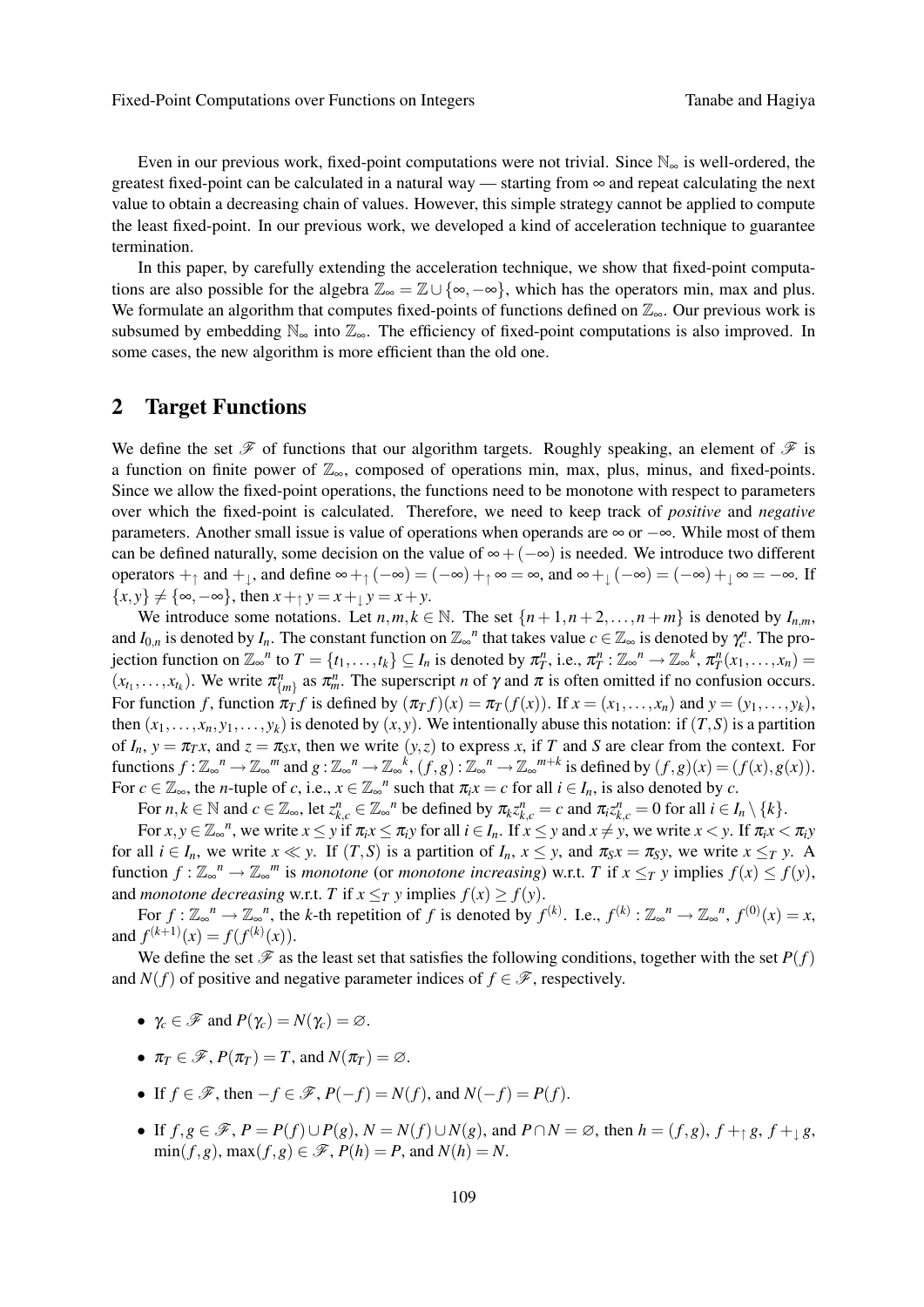Fixed-Point Computations over Functions on Integers Tanabe and Hagiva

 $\bullet$  If  $f: \mathbb{Z}_{\infty}^{n+m} \to \mathbb{Z}_{\infty}^{m}, f \in \mathscr{F}$ , and  $I_{n,m} \cap N(f) = \varnothing$ , then  $h = \text{LFP}(f)$ , GFP $(f) \in \mathscr{F}$ ,  $P(h) = P(f) \setminus \mathscr{F}$  $I_{n,m}$ , and  $N(h) = N(f)$ , where LFP $(f) : \mathbb{Z}_{\infty}^n \to \mathbb{Z}_{\infty}^m$  is defined so that for any  $x \in \mathbb{Z}_{\infty}^n$ , LFP $(f)(x)$ is the least  $y \in \mathbb{Z}_{\infty}^m$  such that  $f(x, y) = y$ . GFP(*f*) is defined similarly as the largest such *y*.

The existence of LFP and GFP in the definition can be proved by simultaneous induction with the fact that for all  $f \in \mathcal{F}$ , *f* is monotone increasing w.r.t. *P(f)* and monotone decreasing w.r.t. *N(f)*. For LFP, starting with  $z_0 = -\infty \in \mathbb{Z}_{\infty}^k$ , an increasing sequence  $(z_{\alpha})_{\alpha}$  of  $\mathbb{Z}_{\infty}^k$ , indexed by ordinal numbers, is defined by  $z_{\alpha+1} = f(x, z_{\alpha})$  for  $\alpha = 0, 1, \ldots$  It is clear that we have  $z_{\alpha+1} = z_{\alpha}$  for some  $\alpha \leq \omega^k$  and LFP( $f(x) = z_\alpha$ . However, to complete the computation with finite repetitions, we need some acceleration technique, which is the main topic of this paper.

Because LFP and GFP are dual, we mainly concentrate on LFP. Assume  $f \in \mathscr{F}$ ,  $f : \mathbb{Z}_{\infty}^m \to \mathbb{Z}_{\infty}^m$ , *c* ∈  $\mathbb{Z}_{\infty}^{m}$ , and *f*(*c*) ≥ *c*. There exists the least *y* such that *y* ≥ *c* and *f*(*x*,*y*) = *y*. This *y* is denoted by LFP<sub>c</sub>(*f*). For LFP(*f*), it is sufficient to compute LFP<sub>c</sub>(*f*), because LFP(*f*) = LFP<sub>-∞</sub>(*f*). We observe that if the operator max does not appear in the definition sequence of  $f$ , then  $LFP_c(f)$  can be computed relatively easily. To formalize the observation, we introduce a concept called "steplessness." Let  $T \subseteq I_n$ . A function  $f: \mathbb{Z}_{\infty}^n \to \mathbb{Z}_{\infty}$  is *upward stepless* w.r.t. *T* if *f* is monotone w.r.t. *T*, and for all  $k \in T$  and  $x \in \mathbb{Z}_{\infty}^n$ ,  $f(x) = f(x + z_{k,1}^n)$  implies  $f(x) = f(x + z_{k,c}^n)$  for all  $c \in \mathbb{N}_{\infty}$ . Word "upward" and set T are omitted if no confusion occurs. A function  $f: \mathbb{Z}_{\infty}^n \to \mathbb{Z}_{\infty}^m$  is *stepless* if  $\pi_j f$  is stepless for all  $j \in I_m$ . Functions  $\gamma_c$ ,  $\pi_T$ , min $(x, y)$ , and  $x + y$  are stepless, but max $(x, y)$  and  $x + y$  are not. Stepless functions are closed under compositions: more precisely, if  $f : \mathbb{Z}_{\infty}^n \to \mathbb{Z}_{\infty}^k$  is stepless w.r.t.  $T, g : \mathbb{Z}_{\infty}^n \to \mathbb{Z}_{\infty}^n$ ,  $\pi_i g$ is stepless w.r.t. *S* for all  $i \in T$ , and  $\pi_i g = \pi_i$  for all  $i \in I_n \setminus T$ , then  $f \circ g$  is stepless w.r.t. *S*.

The least fixed-point of a stepless function is computed using the following lemma, which can be proved in a similar manner as in the corresponding lemma in [\[5\]](#page-7-4),

<span id="page-2-0"></span>**Lemma 1.** Assume  $f : \mathbb{Z}_{\infty}^m \to \mathbb{Z}_{\infty}^m$  is stepless,  $c \in \mathbb{Z}_{\infty}^m$ , and  $f(c) \geq c$ . Let  $\bar{c} = \text{LFP}_c(f)$ ,  $T = \{i \in I_m \mid$  $\pi_i c < \pi_i \bar{c}$ , and  $S = I_m \setminus T$ . Thus, with respect to the partition  $(T, S)$ , we have  $c = (d, e)$ ,  $\bar{c} = (\bar{d}, e)$ , and  $d \ll d$ . Then, the following hold.

- <span id="page-2-3"></span>*(1)*  $T = \{i \in I_m \mid \pi_i c < \pi_i f^{(m)}(c)\}.$
- <span id="page-2-4"></span>*(2) There is*  $i \in I_m$  *such that*  $\pi_i \text{LFP}_c(f) = \pi_i f(\infty, e)$
- <span id="page-2-1"></span>(3) LFP<sub>*c*</sub>(*f*) = *f*<sup>(|*T*|)</sup>(∞,*e*).

For GFP, we define  $GFP_c(f)(x)$  to be the greatest *y* such that  $y \leq c$  and  $f(x, y) = y$ , if  $f(x, c) \leq c$ . Function f is downward stepless w.r.t. T if for all  $k \in T$ ,  $f(x) = f(x - z_{k,1}^n)$  implies  $f(x) = f(x - z_{k,c}^n)$  for all  $c \in \mathbb{N}_{\infty}$ . Then, the counterpart of Lemma [1](#page-2-0) holds: if *f* is downward stepless,  $f(c) \leq c$ ,  $c = (d, e)$  and  $\bar{c} = (\bar{d}, e) = \text{GFP}_d(f)$  w.r.t. a partition  $(T, S)$ , and  $\bar{d} \ll d$ , then we have  $(1)$   $T = \{i \in I_m | \pi_i d > \pi_i f^{(m)}(d)\},$ (2) there is  $i \in I_m$  such that  $\pi_i \bar{d} = \pi_i f(\infty, e)$ , and (3)  $\bar{d} = f^{|T|}(\infty, e)$ .

Although not all functions in  $\mathscr F$  are stepless, we can approximate them with stepless functions. Assume  $f \in \mathscr{F}, f : \mathbb{Z}_{\infty}^n \to \mathbb{Z}_{\infty}^m$ , and  $c \in \mathbb{Z}_{\infty}^n$ . We define the *under approximation*  $\text{ua}(f, c) : \mathbb{Z}_{\infty}^n \to \mathbb{Z}_{\infty}^m$ and the *over approximation*  $oa(f, c)$ :  $\mathbb{Z}_{\infty}^n \to \mathbb{Z}_{\infty}^m$  as shown in Figure [1.](#page-3-0) The intuition is as follows: we wish to define ua( $f$ , $c$ ) to be an upward stepless function. Because pair, minimum,  $+$  preserves steplessness (because it is closed under compositions), these operations can be handled naturally. LFP and GFP are also all right, because they are expressed as compositions if the operand is stepless, by Lemma [1](#page-2-0) [\(3\)](#page-2-1). Operation  $+<sub>†</sub>$  does not preserve steplessness, but it is almost the same as operation  $+<sub>†</sub>$ , and the exceptional case can be covered by a constant function. Finally, for max, we simply choose one of the operands, by referring their values at *c*.

<span id="page-2-2"></span>The following lemma can be proved without difficulty.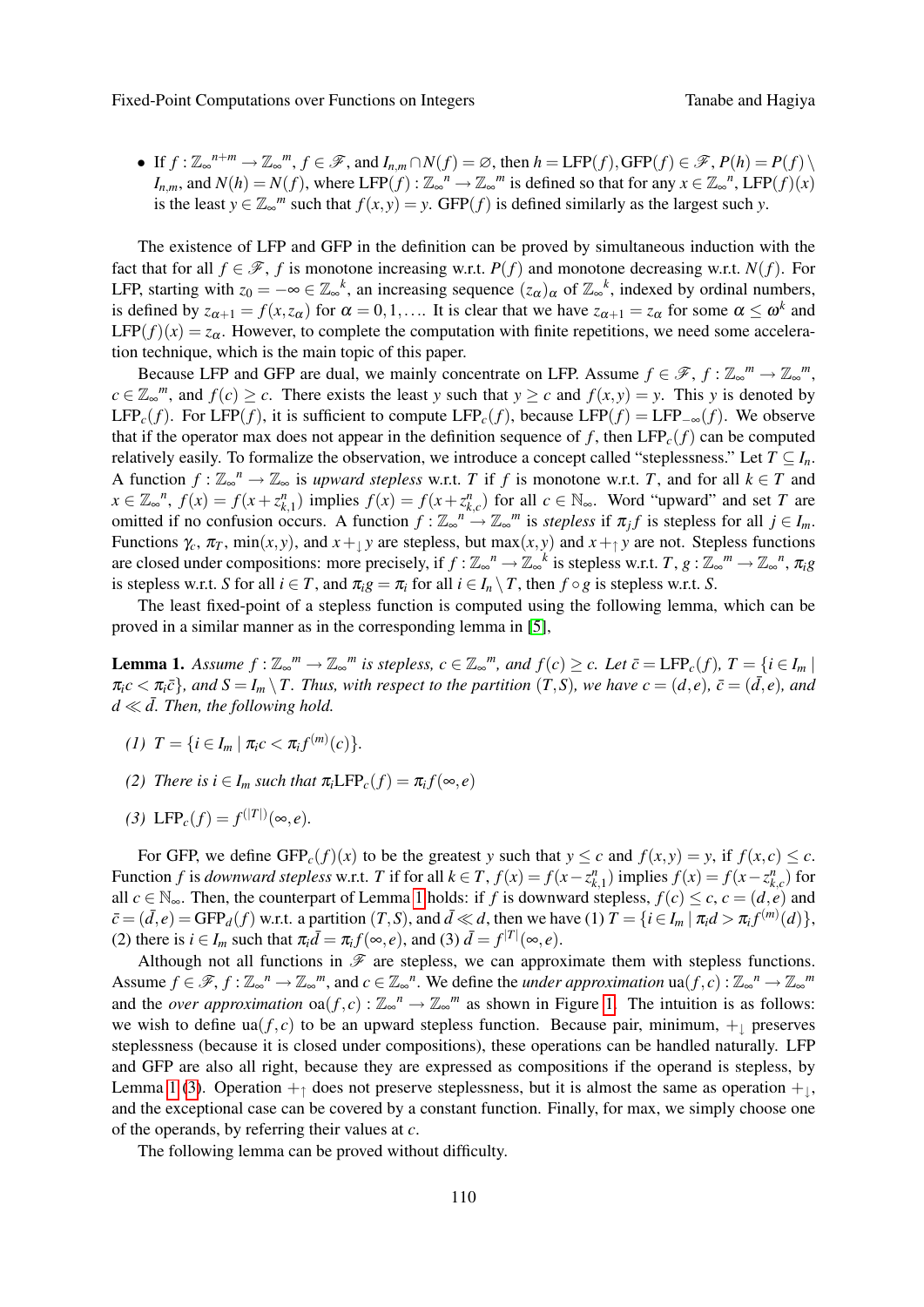Fixed-Point Computations over Functions on Integers Tanabe and Hagiva

 $ua(\gamma_e, c) = \gamma_e$  $\operatorname{ua}(\pi_T, c) = \pi_T$  $\operatorname{ua}(-f, c) = -\operatorname{oa}(f, c)$  $\text{ua}((f,g),c) = (\text{ua}(f,c),\text{ua}(g,c))$  $u$ a(min(*f*,*g*),*c*) = min(ua(*f*,*c*),ua(*g*,*c*))  $\text{ua}(\max(f,g), c) = \begin{cases} \text{ua}(f,c) & \text{if } f(c) \ge g(c) \end{cases}$  $\text{ua}(g,c)$  otherwise  $\text{ua}(f + \lg g, c) = \text{ua}(f, c) + \lg g(g)$  $\operatorname{ua}(f +_{\uparrow} g, c) =$  $\int \gamma_{-\infty}$ if  ${f(c), g(c)} = {\infty, -\infty}$  $\left| \text{ua}(f,c) + \text{ua}(g,c) \right|$  otherwise  $\text{ua}(\text{LFP}(f), c) = \text{LFP}_c(\text{ua}(f, (c, \text{LFP}(f)(c))))$  $\text{ua}(GFP(f), c) = GFP_c(\text{ua}(f, (c, GFP(f)(c))))$  $oa(\gamma_e, c) = \gamma_e$  $oa(\pi_T, c) = \pi_T$  $oa(-f, c) = -ua(f, c)$  $oa((f,g),c) = (oa(f,c),oa(g,c))$  $\text{oa}(\min(f,g), c) = \begin{cases} \text{oa}(f,c) & \text{if } f(c) \leq g(c) \end{cases}$  $oa(g, c)$  otherwise  $oa(max(f,g),c) = max(oa(f,c),oa(g,c))$  $oa(f+_{1}g,c) =$  $\int \gamma_{\infty}$ if  ${f(c), g(c)} = {\infty, -\infty}$  $\alpha(f,c) + \alpha(g,c)$  otherwise  $oa(f +_{\uparrow} g, c) = oa(f, c) +_{\uparrow} ua(g, c)$  $oa(\text{LFP}(f), c) = \text{LFP}_c(oa(f, (c, \text{LFP}(f)(c))))$  $oa(GFP(f), c) = GFP_c(oa(f, (c, GFP(f)(c))))$ 

#### <span id="page-3-0"></span>Figure 1: Under/Over Approximation

**Lemma 2.** Assume  $f \in \mathcal{F}$ ,  $f : \mathbb{Z}_{\infty}^n \to \mathbb{Z}_{\infty}^m$ , and  $c \in \mathbb{Z}_{\infty}^n$ .

- (1)  $\text{ua}(f,c)$  *is upward stepless w.r.t.*  $P(f)$ *, and*  $\text{oa}(f,c)$  *is downward stepless w.r.t.*  $P(f)$ *.*
- (2)  $\text{ua}(f, c)(c) = \text{oa}(f, c)(c) = f(c)$ .
- *(3)*  $\text{ua}(f, c)(x) \le f(x) \le \text{oa}(f, c)(x) \text{ for all } x \in \mathbb{Z}_{\infty}^n$ .
- <span id="page-3-1"></span>(4) If  $f(c) \geq c$ , then  $\text{LFP}_c(\text{ua}(f,c)) \leq \text{LFP}_c(f)$ . If  $f(c) \leq c$ , then  $\text{GFP}_c(\text{oa}(f,c)) \geq \text{GFP}_c(f)$ .
- <span id="page-3-2"></span>*(5)*  $\{\text{ua}(f,d) \mid d \in \mathbb{Z}_{\infty}^{n}\}\$  *and*  $\{\text{oa}(f,d) \mid d \in \mathbb{Z}_{\infty}^{n}\}\$  *are finite sets.*

# <span id="page-3-3"></span>3 Procedure

Based on the preparation in the previous section, we now describe the procedure to compute  $\text{LFP}_c(f)$  for  $f \in \mathcal{F}$  and  $c \in \mathbb{Z}_{\infty}^m$ such that  $f: \mathbb{Z}_{\infty}^{m} \to \mathbb{Z}_{\infty}^{m}$  and  $f(c) \geq c$ . As a starting point, we consider the following naive procedure: starting with  $c_0 = c$ , we compute  $c_{n+1} = \text{LFP}_{c_n}(\text{ua}(f, c_n))$  until  $c_n = c_{n+1}$ . Because  $ua(f, c_n)$  is stepless, we can compute  $c_{n+1}$  using Lemma [1.](#page-2-0) Then,  $LFP_c(f) = c_n$ .

The right figure illustrates the intuition behind the procedure. Note that  $\bar{c} = LFP_c(f)$  is the left-most intersection (on the right side of *c*) of the graph of  $y = f(x)$  with that of  $y = x$ . Because of Lemma [2](#page-2-2) [\(4\)](#page-3-1),  $c_1 = \text{LFP}_{c_0}(u_0)$  is smaller than or equal to  $\bar{c}$ , and  $c_1$  is greater than or equal to  $c_0$  by its definition. Thus, we have  $c_0 \leq c_1 \leq \cdots$ . The number of repetitions seems to be finite,



because of Lemma [2](#page-2-2) [\(5\)](#page-3-2) and the fact that  $\text{ua}(f, c_n)$  becomes "constant" on the right side of  $c_{n+1}$ .

Unfortunately, the intuition is not correct. The procedure may not terminate if *f* has two or more parameters, as will be shown in Example [5.](#page-4-0) To resolve the problem, the under approximation should be taken component-wise, and if  $f$  does not move a component of  $c_n$ , we keep the previous approximation for that component.

The modified procedure is shown in Figure [2.](#page-4-1) For  $f \in \mathcal{F}$ , LFP<sub>c</sub>(*f*) is computed in the left column. Because  $u_n$  is stepless, LFP<sub>c<sub>n</sub></sub> $(u_n)$  appearing in the left column is computed in the right column.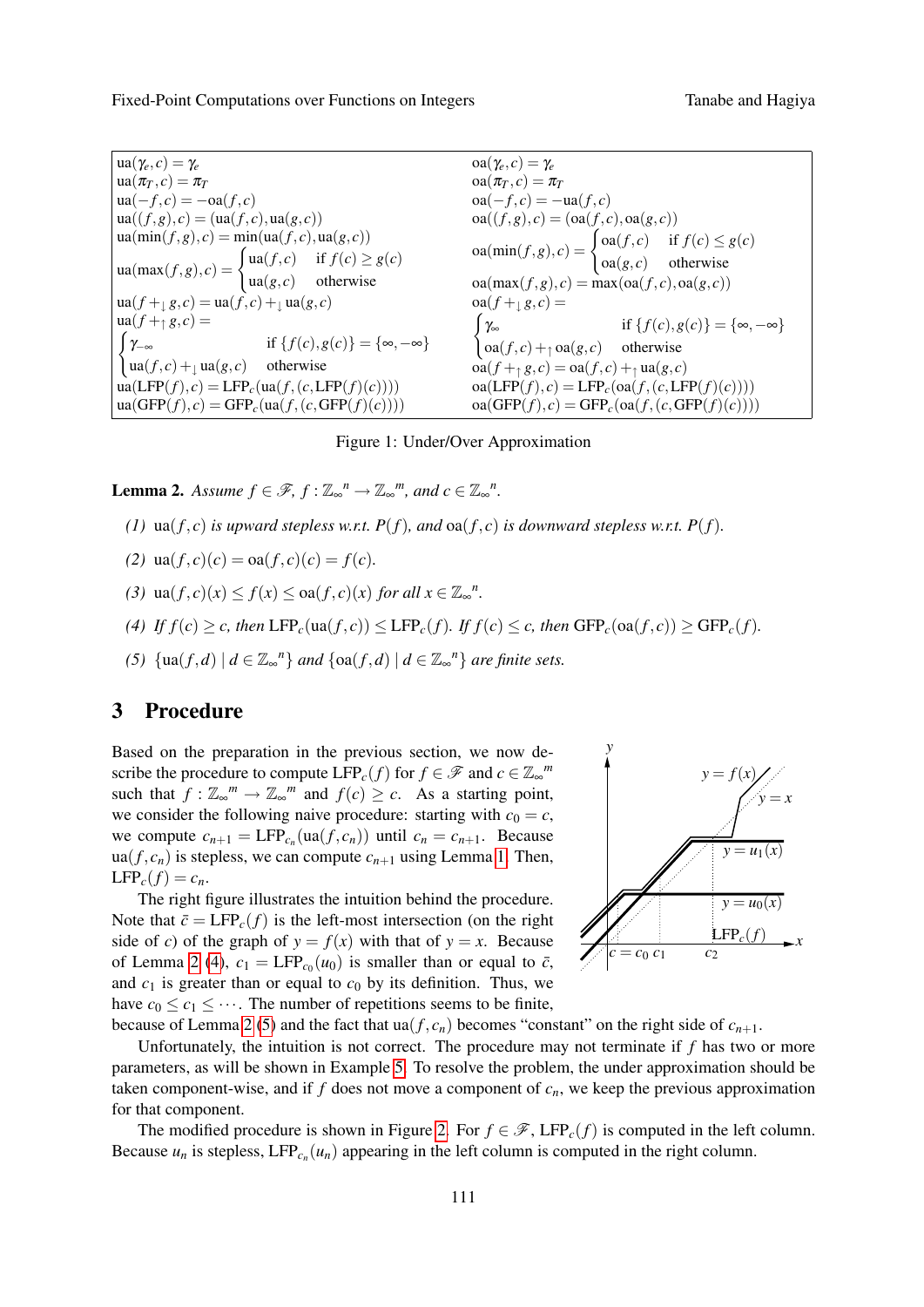Fixed-Point Computations over Functions on Integers Tanabe and Hagiva

| Procedure for $f \in \mathscr{F}$ .                                                                                                                   | Procedure for stepless $f$ .                                          |
|-------------------------------------------------------------------------------------------------------------------------------------------------------|-----------------------------------------------------------------------|
| Compute $c_n \in \mathbb{Z}_{\infty}^m$ and define stepless function $u_n$                                                                            | Compute $d_n \in \mathbb{Z}_{\infty}^m$ until $T_{n+1} = T_n$ , where |
| until $c_{n+1} = c_n$ :                                                                                                                               | $T_n = \{i \in I_n \mid \pi_i d_n > \pi_i c\}$ :                      |
| $c_0 = c$ , $u_0 = \text{ua}(f, c_0)$ .                                                                                                               | $d_0 = c$ , $d_{n+1} = f(d_n)$ .                                      |
| $c_{n+1} = LFP_{c_n}(u_n).$                                                                                                                           | Let $T = T_n$ , $S = I_m \setminus T$ , and $s = \pi_S c$ . Compute   |
| $\pi_i u_{n+1} = \begin{cases} \pi_i u_n & \text{if } \pi_i f(c_{n+1}) = \pi_i c_{n+1} \\ \text{ua}(\pi_i f, c_{n+1}) & \text{otherwise} \end{cases}$ | $e_k \in \mathbb{Z}_{\infty}^m$ until $e_{k+1} = e_k$ :               |
|                                                                                                                                                       | $e_0 = (\infty, s), \quad e_{k+1} = f(e_k)$                           |
| Then, $LFP_c(f) = c_n$ .                                                                                                                              | Then, LFP <sub>c</sub> $(f) = e_k$ .                                  |

<span id="page-4-1"></span>Figure 2: Procedure to Compute LFP*c*(*f*)

**Example 3.** Let  $f : \mathbb{Z}_{\infty}^2 \to \mathbb{Z}_{\infty}^2$  be defined by  $f(x_1, x_2) = (x_1, \min(x_1 +_1 x_2, 10))$ . We compute LFP<sub>(1,0)</sub>(*f*). Because *f* is stepless, the right column of Figure [2](#page-4-1) is used. The computation of the first half is as follows:  $d_0 = (1,0)$ ,  $T_0 = \emptyset$ ,  $d_1 = (1,1)$ ,  $T_1 = \{2\}$ ,  $d_2 = (1,2)$ .  $T_2 = \{2\}$ . Here, we have  $T_1 = T_2 = \{2\}$ . With this result, we start the second half:  $e_0 = (1, \infty)$ ,  $e_1 = (1, 10)$ ,  $e_2 = (1, 10)$ . Thus, we get the result:  $\text{LFP}_{(1,0)}(f) = (1,10).$ 

<span id="page-4-3"></span>**Example 4.** Assume that  $n \in \mathbb{N}$  and  $f_n : \mathbb{Z}_{\infty} \to \mathbb{Z}_{\infty}$  is defined by  $f_n(x) = \max(n+1+\min(x-n,0),0)$ . We compute LFP( $f_n$ ). First,  $c_0 = -\infty$  and  $u_0 = \gamma_0$ , because  $n + 1 + \min(-\infty - n, 0) < 0$ . Therefore,  $c_1 = \text{LFP}_{-\infty}(\gamma_0) = 0$ . Because  $f_n(c_1) = 1 \neq c_1$ , we take  $u_1(x) = \text{ua}(f_n, 0)(x) = n + 1 + \min(x - n, 0)$ . Using the right column, we get  $c_2 = LFP_0(u_1) = n + 1$ . Repeating this step, we find  $c_3 = n + 1$ , and conclude LFP $(f_n) = n + 1$ .

<span id="page-4-0"></span>**Example 5.** Let function  $f : \mathbb{Z}_{\infty}^2 \to \mathbb{Z}_{\infty}^2$  be defined by  $f(x_1, x_2) =$   $\frac{x_2}{4}$  $(\min(x_1 + 1, \max(x_1, x_2)), \min(\max(x_2, x_1 + 1), x_2 + 1)).$  A small calculation could show that  $f(x_1, x_2) = (x_1, x_2 + 1)$  if  $x_1 \ge x_2$ , and  $f(x_1, x_2) = (x_1 + 1, x_2)$  if  $x_1 < x_2$ , although it is not a part of the procedure. In the right figure, *f* is depicted by arrows connecting  $(x_1, x_2)$  and  $f(x_1, x_2)$ . It is clear that LFP<sub>(0,0)</sub> $(f) = (\infty, \infty)$ .

If we apply the naive procedure shown in the beginning of this section, the computation does not terminate. We start with  $c_0 = (0,0)$  and  $u_0(x_1,x_2) = (x_1, min(x_1+1,x_2+1))$ . Then,  $c_1 =$ LFP<sub>*c*0</sub></sub>(*u*<sub>0</sub>) = (0, 1), and *u*<sub>1</sub>(*x*<sub>1</sub>,*x*<sub>2</sub>) = (min(*x*<sub>1</sub> + 1,*x*<sub>2</sub>),*x*<sub>2</sub>). In the next steps, we have  $c_2 = (1,1)$ ,  $u_2 = u_0$ ,  $c_3 = (1,2)$ , and  $u_3 = u_1$ . Thus, the computation continues for ever, calculating  $c_{2n} = (n, n)$ ,  $c_{2n+1} = (n, n+1), u_{2n} = u_0$ , and  $u_{2n+1} = u_1$ .



On the other hand, the modified procedure does terminate. The computation goes in the same way up to  $c_1$ . When we decide  $u_1$ , two values  $c_1 = (0,1)$  and  $f(c_1) = (1,1)$  are compared. Because their  $x_2$ components are identical, we reuse the  $x_2$ -component of  $u_0$  for that of  $u_1$ . The  $x_1$ -component is calculated as usual. Thus, we have  $u_1(x_1, x_2) = (\min(x_1 + 1, x_2), \min(x_1 + 1, x_2 + 1))$ , and because LFP<sub>*c*1</sub>(*u*<sub>1</sub>) =  $(\infty, \infty)$ , we reach the result in finite repetitions.

The partial correctness of the procedure is almost clear from the previous lemmas. When *f* is stepless, by Lemma [1](#page-2-0) [\(1\)](#page-2-3),  $(T, I_m \setminus T)$  gives the required partition, where  $T = T_n = T_{n+1}$ . Then, Lemma 1 [\(3\)](#page-2-1) guarantees that  $LFP_c(f) = e_k$ . For  $f \in \mathcal{F}$ , Lemma [1](#page-2-0) shows that the right column computes the fixed-point for stepless functions. By Lemma [2](#page-2-2) [\(4\)](#page-3-1),  $(c_n)_n$  is an increasing sequence that does not exceed LFP<sub>c</sub>(*f*). Therefore, if we reach *n* such that  $c_{n+1} = c_n$ , then LFP<sub>c</sub>(*f*) =  $c_n$ .

<span id="page-4-2"></span>To prove the termination, i.e., there exists *n* such that  $c_{n+1} = c_n$ , we use the following technical lemma.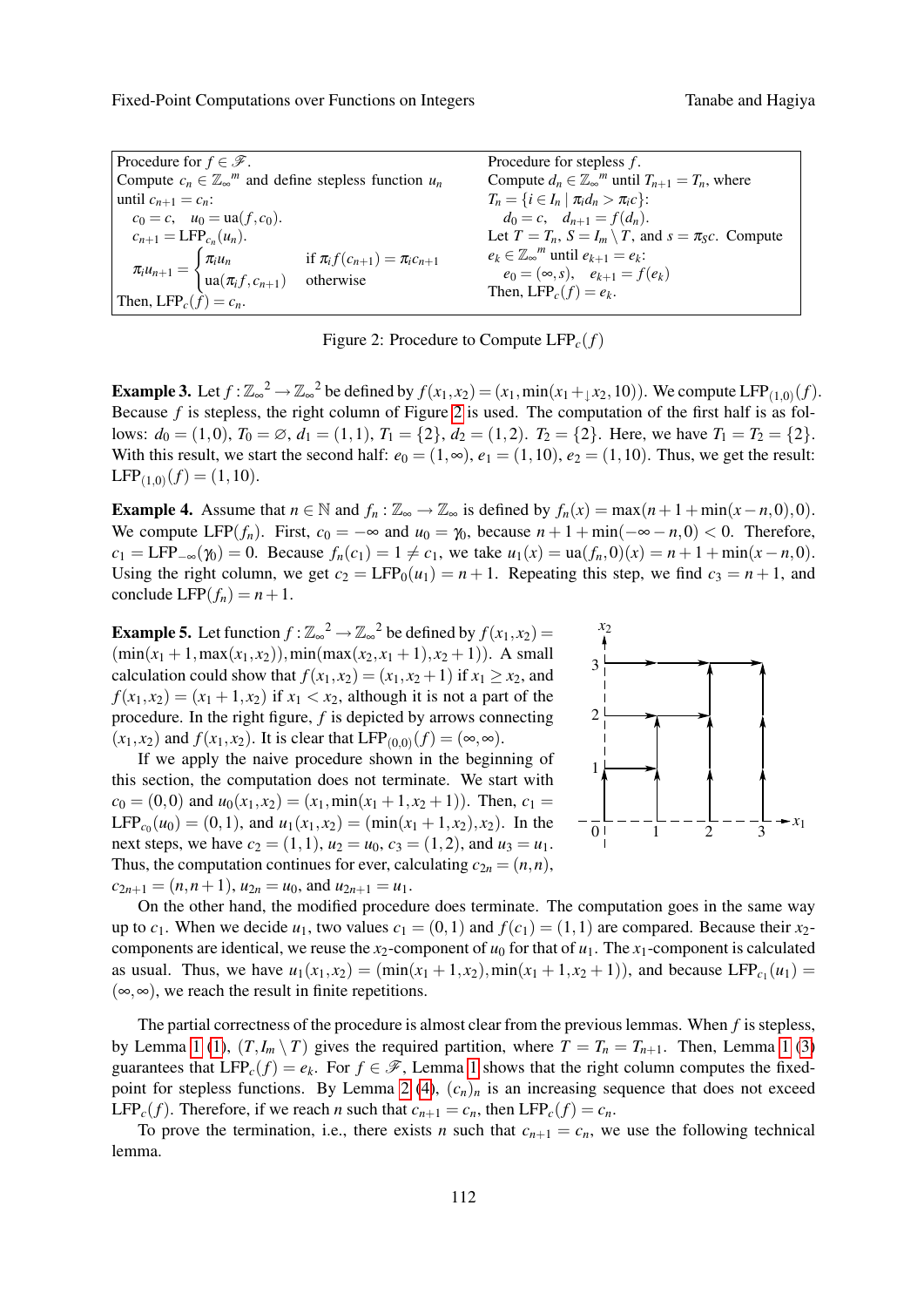**Lemma 6.** Assume  $(T, S)$  is a partition of  $I_m$ ,  $u = (v, w) : \mathbb{Z}_{\infty}^m \to \mathbb{Z}_{\infty}^m$  is a stepless function,  $(a_2, b_2) =$  $\text{LFP}_{(a_1, b_1)} u$ ,  $v(a_2, b_3) = a_2$ ,  $a_1 \ll a_2$ , and  $b_2 \ll b_3$ . Then, there exists  $i \in T$  such that  $\pi_i a_2 = \pi_i v(\infty, \infty)$ .

*Proof.* Let  $t = |T|$ ,  $\bar{v} : \mathbb{Z}_{\infty}^t \to \mathbb{Z}_{\infty}^t$  be defined by  $\bar{v}(a) = v(a, \infty)$ , and  $\bar{a}_2 = LFP_{a_1}\bar{v}$ . We have  $a_2 \leq \bar{a}_2$ : this is because while  $a_2$  is the *T*-part of the supremum of the sequence  $(x_\alpha)_\alpha$  defined by  $x_0 = (a_1, b_1)$  and  $x_{\alpha+1} = v(x_\alpha)$ ,  $\bar{a}_2$  is the supremum of the sequence  $(y_\alpha)_\alpha$  defined by  $y_0 = a_1$  and  $y_{\alpha+1} = v(y_\alpha, \infty)$ . We can show that  $y_{\alpha} \ge \pi_T x_{\alpha}$  by induction on  $\alpha$ . On the other hand, because  $v(a_2, b_2) = v(a_2, b_3)$ ,  $b_2 \ll b_3$ , and *v* is stepless, we have  $v(a_2, \infty) = a_2$ , i.e.,  $a_2$  is a fixed point of  $\bar{v}$ . Therefore,  $a_2 = \bar{a}_2$ . Because  $\bar{v}$  is stepless and  $a_1 \ll a_2$ , by Lemma [1](#page-2-0) [\(2\)](#page-2-4), there exists  $i \in T$  such that  $\pi_i a_2 = \pi_i \bar{\nu}(\infty) = \pi_i \nu(\infty, \infty)$ .  $\Box$ 

We sketch a termination proof. Assume on the contrary that the sequence does not converge:  $c_0$  <  $c_1 < \cdots < c_n < c_{n+1} < \cdots$ . Let  $U = \{i \in I_m | \pi_i c_n < \pi_i c_{n+1} \text{ for infinitely many } n \}$  and  $V = I_m \setminus U$ . There exists  $N \in \mathbb{N}$  such that for all  $n \geq N$ ,  $\pi_V c_n = \pi_V c_N$ . Let  $s = \pi_V c_N$ . We write  $c_n = (e_n, s)$ .

We claim that for any  $n' \ge N$ , there exists  $n \ge n'$  and  $i \in U$  such that  $e_{n'} \ll e_n$  and  $\pi_i u_n(\infty, s) = \pi_i e_n$ . Let *k* be the least *k* such that  $e_{n'} \ll e_k$ , and *m* be the largest *m* such that  $e_m \ll e_k$ . Let  $T = \{i \in U \mid$  $\pi_i e_{m+1} = \pi_i e_k$  and  $S = U \setminus T$ . By applying Lemma [6](#page-4-2) with  $u := u_m$  (with V-part fixed to s),  $(a_1, b_1) := e_m$ ,  $(a_2,b_2) := e_{m+1}$ , and  $b_3 := \pi_S e_k$ , we confirm the claim by taking  $n = m+1$ .

By Lemma [2](#page-2-2) [\(5\)](#page-3-2), there exists  $i \in T$  and  $n, k \in \mathbb{N}$  such that  $e_n \ll e_k$ ,  $u_n = u_k$ ,  $\pi_i u_n(\infty, s) = \pi_i e_n$ , and  $\pi_i u_k(\infty, s) = \pi_i e_k$ , which is impossible.

## 4 Function Examples

In this section, we show that several functions defined on graphs are regarded as elements of  $\mathscr{F}$ , thus they can be computed by our algorithm. We do not claim that our procedure is more suitable to calculate values of these particular functions than known algorithms. Instead, these examples illustrate various quantitative properties are expressed as the fixed-point of a function in  $\mathscr{F}$ .

### 4.1 Shortest Path

Assume that  $G = \{s_1, s_2, \ldots, s_n\}$  is a finite set of nodes and the lengths  $d(i, j) \in \mathbb{N}_{\infty}$  of the connection between two adjacent nodes  $s_i$  and  $s_j$  are given. If  $s_i$  and  $s_j$  are not directly connected,  $d(i, j) = \infty$ . We fix  $s = s_{i_0} \in G$ , and define f by  $\pi_i f(x) = \min(\{d(i, i_0)\} \cup \{d(i, j) + \pi_j x \mid j \neq i_0\})$ . Then, the length of the shortest path between  $s_i$  to  $s$  is  $\pi_i$ GFP<sub>x</sub>( $f$ ) (or  $\pi_i$ LFP<sub>x</sub>( $f$ ): they coincide in this case). The intuitive meaning of this definition is that the shortest path from  $s_i$  is either the direct connection to  $s_{i_0}$  or a path to some adjacent state  $s_j$  connected with the shortest path between  $s_j$  and  $s_{i_0}$ , whichever is the shortest.

If  $(G, E)$  is a graph and  $d(i, j)$  is defined by  $d(i, j) = 1$  if  $(s_i, s_j) \in E$ ,  $d(i, j) = \infty$  otherwise, then the same function computes the shortest hop count from  $s_i$  to  $s_{i_0}$ .

## 4.2 Proof-Number Search

Let us consider a finite tree with labels on nodes. The label is either 'true', 'false', or 'unknown' on a leaf node, and either 'MAX' or 'MIN' on an internal node. The proof number  $\text{proof}(n)$  of node *n* is defined as follows [\[1\]](#page-6-2): the value of proof(*n*) is 0 if the label is 'true',  $\infty$  if 'false', and 1 if 'unknown'. For an internal node,  $\text{proof}(n) = \min\{\text{proof}(n') \mid n' \in \text{child}(n)\}\$ if the label is 'MAX', and  $\text{proof}(n) =$  $\sum$ {proof(*n'*) | *n'*  $\in$  child(*n*)} if the label is 'MIN'.

The proof number can be computed as a value of function in  $\mathcal{F}$ : let  $\{n_i \mid i = 1, ..., N\}$  be an enumeration of the nodes of a tree. For each *i*, we define  $f_i : \mathbb{Z}_{\infty}^N \to \mathbb{Z}_{\infty}$  to reflect the definition of the proof number. For example, if  $s_i$  is a leaf node with label 'false,'  $f_i(x) = \infty$  for any *x*, and if  $s_i$  is an internal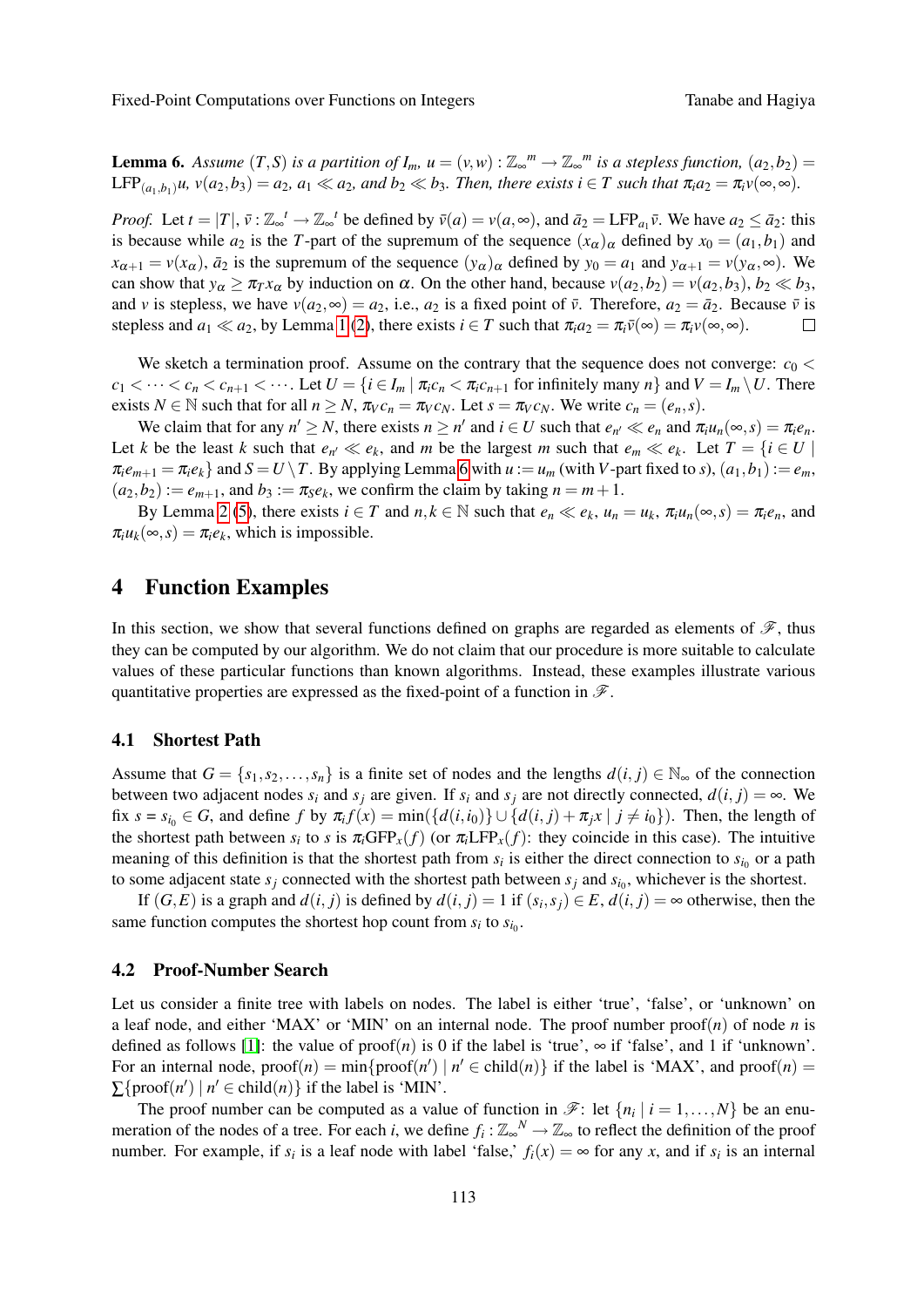node with label 'MIN,'  $f_i(x) = \sum (x_j | s_j \in child(s_i))$ . Let  $f : \mathbb{Z}_{\infty}^N \to \mathbb{Z}_{\infty}^N$  be such that  $\pi_i f = f_i$  for all *i*. Then, it is obvious that  $\text{proof}(n_i) = \pi_i \text{GFP}(f)$ .

#### 4.3 Data Flow Analysis

Lacey et al. used CTL to specify conditions on a control flow graph by regarding the graph as a Kripke structure for the purpose of program transformation [\[7\]](#page-7-3). We extended the approach by introducing a nonstandard semantics of the modal  $\mu$ -calculus [\[4\]](#page-7-1). For example, let us introduce a propositional symbol accessx that holds at a node in a control flow graph if the program variable x is accessed at the node. The minimum number of accesses to the variable x on an execution path starting from a node can then be expressed by the following formula under the non-standard semantics:

 $vX(((\mathbf{access} \land 1) \lor (\neg \mathbf{access} \land)) \land (\mathbf{halt} \lor \Diamond X)).$ 

Here, halt is an abbreviation for  $\Box \bot$ , which means that no outgoing transition exists.

Now, for given Kripke structure  $\mathcal{K} = (S, R, L)$ , we enumerate  $S = \{s_1, \ldots, s_n\}$  and denote the set  $\{s' \mid (s, s') \in R\}$  by sR. For  $i \in I_n$ , we define  $a_i, h_i \in \mathbb{Z}_{\infty}$  by  $a_i = 1$  if **x** is accessed at  $s_i, a_i = 0$  otherwise, and  $h_i = 0$  if there is no outgoing node at  $s_i$ ,  $h_i = \infty$  otherwise. Then, the above formula corresponds to function LFP(*f*) in  $\mathscr{F}$ , where  $f : \mathbb{Z}_{\infty}^n \to \mathbb{Z}_{\infty}^n$  is defined as follows,

$$
\pi_i f(x) = a_i + \min(h_i, \min\{\pi_j x \mid s_j \in s_i R\}).
$$

# 5 Conclusion

#### 5.1 Remark on Efficiency

Compared to the algorithm proposed in [\[4\]](#page-7-1), the procedure in this paper not only covers wider range of functions, but also is more efficient in some cases. For example, The old algorithm requires  $O(n)$  time to compute the least fixed-point of  $f<sub>n</sub>$  in Example [4](#page-4-3) (more precisely, their corresponding functions defined on  $\mathbb{N}_{\infty}$ ), but the algorithm in Section [3](#page-3-3) requires constant time.

Unfortunately, we have not yet obtained the time complexity of the algorithm. Even if we restrict ourselves to fixed-point free functions, the current termination proof shown in Section [3](#page-3-3) does not provide the number of required repetitions. To evaluate the complexity of the algorithm remains as future work.

## Acknowledgments

The authors would like to thank the reviewers for their careful reading and helpful comments.

This research has been partially supported by Grant-in-Aid for Scientific Research by Ministry of Education, Culture, Science and Technology, Scientific Research(C) 21500006, "Decision procedures of modal logics and their application to software verification."

## References

- <span id="page-6-2"></span>[1] L. V. Allis, M. van der Meulen, and H. J. van den Herik. Proof-number search. *Artif. Intell.*, 66(1):91–124, 1994.
- <span id="page-6-1"></span>[2] F. Baccelli, G. Cohen, G. J. Olsder, and J.-P. Quadrat. *Synchronization and Linearity: An Algebra for Discrete Event Systems*. John Wiley & Sons, 1992.
- <span id="page-6-0"></span>[3] E. M. Clarke, O. Grumberg, and D. Peled. *Model Checking*. MIT Press, 1999.